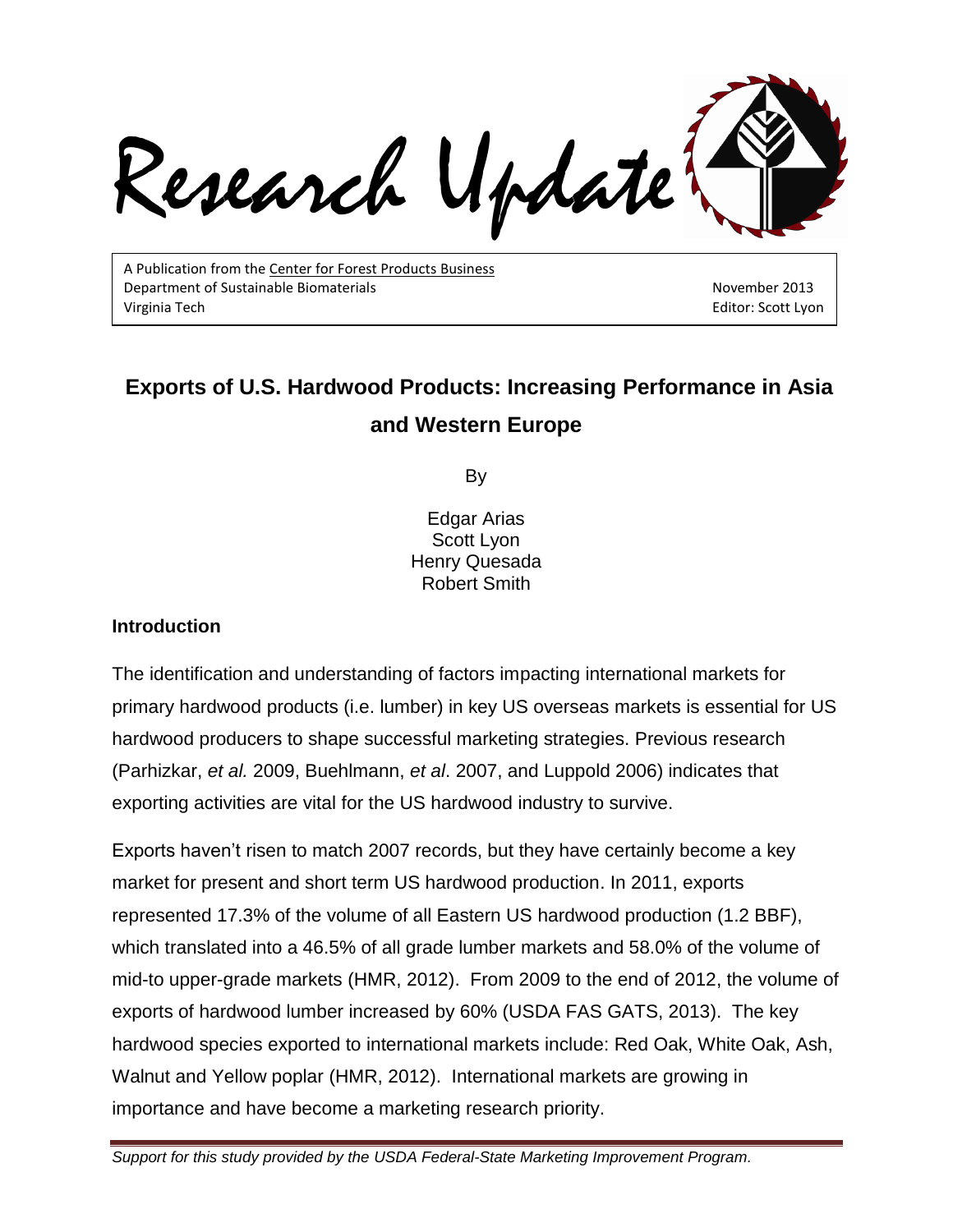# **International Markets for U.S. Hardwoods**

According to the American Hardwood Export Council (AHEC), between 2007 and 2010, approximately 96% of US hardwood exports were concentrated in 4 main geographic regions: North America (Canada & Mexico), Asia (East Asia, Southeast Asia, South Asia) European Union and Middle East [\(HMR, 2012\)](#page-8-0). Figure 1, depicts the distribution of US exports of hardwoods per geographic region.



**Figure 1.** US Hardwood Exports from 2008 to 2012 by Region (USDAFSA GATS, 2013)

In the past 5 years, Asia has surpassed all other regions in the amount of hardwoods being imported from the US [\(USDAFAS GATS,](#page-8-1) 2013). According to AHEC, "*China is now by far the biggest player across the board*" [\(Hornsby, 2012\)](#page-8-1). Between 1999 and 2006, China's consumption of US hardwood jumped from 50 MMBF to 250-300 MMFB due to a furniture manufacturing shift from the U.S. and Mexico to China. Starting in 2006, US hardwood exports increased due to US Housing burst and worldwide

*For more information about the Center for Forest Products Business, contact Scott Lyon, swlyon@vt.edu.*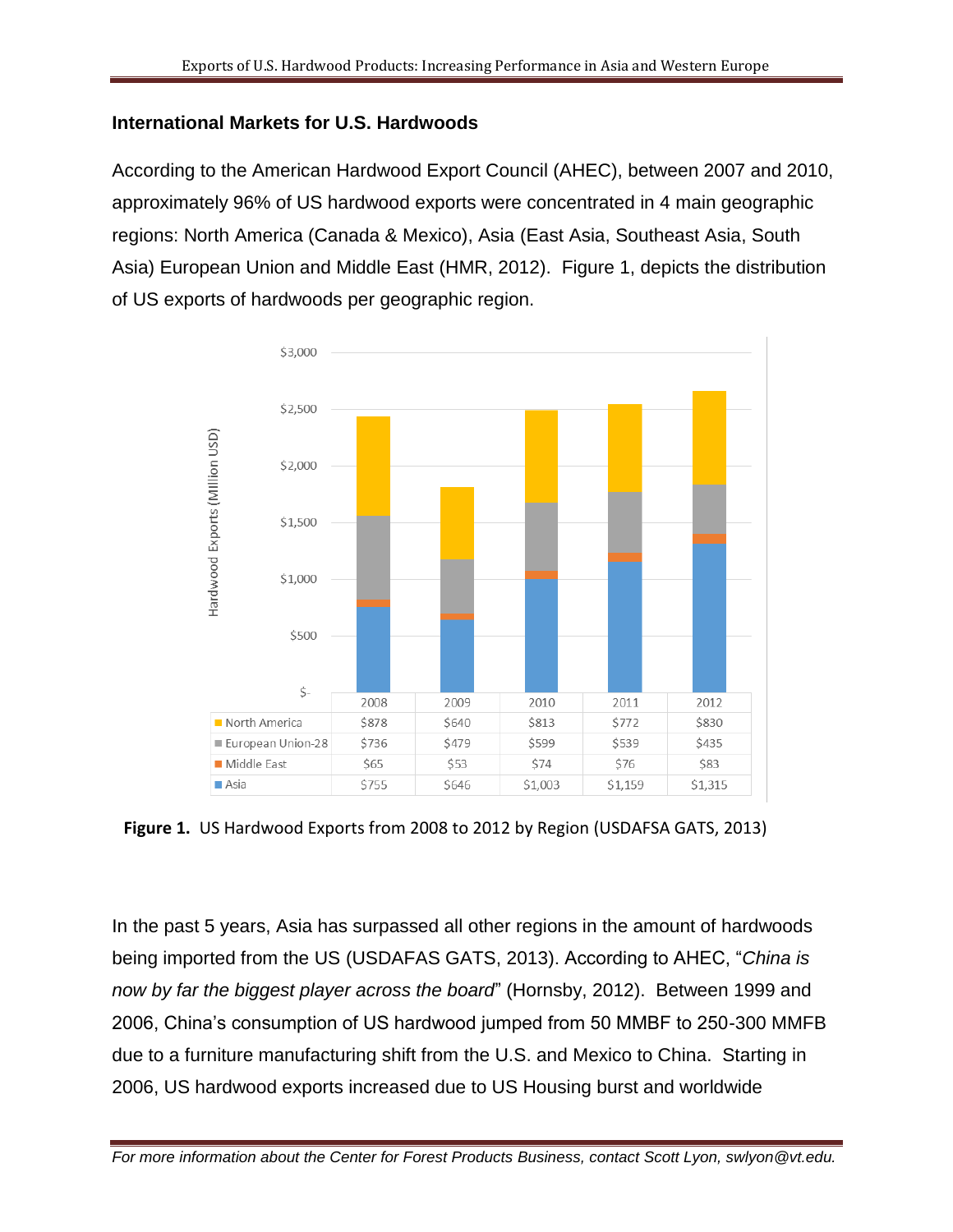economic turmoil, to approximately 200 MMBF in 2009. In addition, between 2009 and 2012, China's consumption of US hardwood increased from 200 MMBF to ~503 MMBF mostly to satisfy China's growing middle class [\(Barford, 2012\)](#page-8-2). According to the Hardwood Leader (October 2012), over the next decade, as many as 280 million Chinese will move from suburban areas to the cities, stimulating the housing and furniture demand. This domestic demand for hardwoods in China should continue to grow, resulting in less wood products exported (Hardwood Publishing, 2012).

Vietnam is one of the primary countries within Asia that has increased importing of U.S. hardwoods (Figure 2). Since 2001, U.S. hardwood exports to Vietnam have increased steadily, attributing to a growing furniture and flooring market (Vietrade, 2013).



**Figure 2.** US Hardwood Exports to Vietnam from 2008 to 2012 (USDAFSA GATS, 2013)

As U.S. hardwood manufacturers understand the new EU "illegal wood" regulations, it is expected they will increase exports to the EU (Hardwood Publishing, 2012). In 2012, the top European Union importers of lumber and logs from the U.S. were the United Kingdom and Italy with \$80 and \$79 million correspondingly (Table 1). In Germany and the U.K., home renovations have fueled the door, furniture, and flooring industry, inreturned have increased the need for US hardwoods (AHEC, 2013).

*For more information about the Center for Forest Products Business, contact Scott Lyon, swlyon@vt.edu.*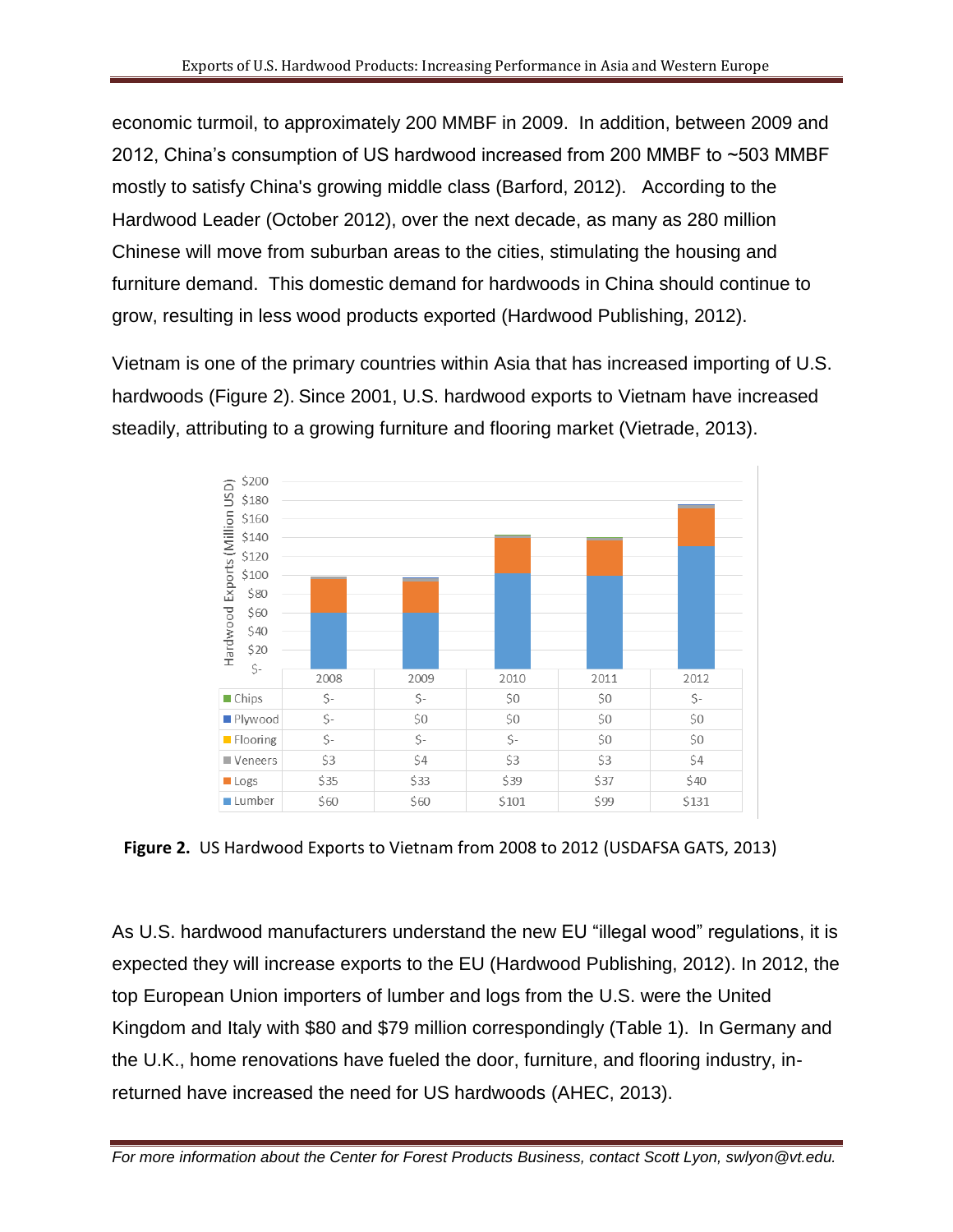| <b>Country</b>     | <b>Hardwood Logs</b> | <b>Hardwood Lumber</b> | <b>Total</b> |    |
|--------------------|----------------------|------------------------|--------------|----|
| UK                 | \$<br>22             | \$<br>58               | \$           | 80 |
| Italy              | \$<br>23             | \$<br>56               | S            | 79 |
| Germany            | \$<br>20             | \$<br>40               | \$           | 60 |
| Spain              | \$<br>8              | \$<br>19               | \$           | 27 |
| Portugal           | \$<br>8              | \$<br>11               | Ś            | 20 |
| Sweden             | \$<br>3              | \$<br>11               | Ś            | 13 |
| Belgium-Luxembourg | \$<br>4              | \$<br>9                | \$           | 13 |
| Ireland            | \$<br>2              | \$<br>8                | \$           | 10 |
| France             |                      | \$<br>5                | ς            | 8  |

| <b>Table 1.</b> U.S. Hardwood Lumber and Logs Exports for 2012 in Top European Countries |
|------------------------------------------------------------------------------------------|
| (USDAFAS GATS, 2013)                                                                     |

Asia and Europe remain an attractive opportunity for growth in export markets. Our research objective was to identify the factors that determine the export performance of US hardwood products in Asian and European markets.

## **Methods**:

Case studies were conducted with forest products importers at various furniture trade shows in Germany, China and Vietnam. The researchers used semi-structured interviews to collect information about the firms. Because of the difficulty in identifying a contact list of foreign hardwood importers, the use of on-site surveys at trade shows allowed the researchers to reach a broader audience. Additionally, in-person interviews provide a better response than a mailed or internet survey (Vaske, 2008). Company visits were also performed when firms were willing to allow the researchers to visit. Visits took place with 2 wood product manufacturers in Vietnam. The questionnaire consisted of check all that apply questions and opened ended questions that focused on sources of hardwood products, hardwood species, hardwood products imported, supplier factors, and barriers related to importing. The questions were developed from secondary research of international forest product markets.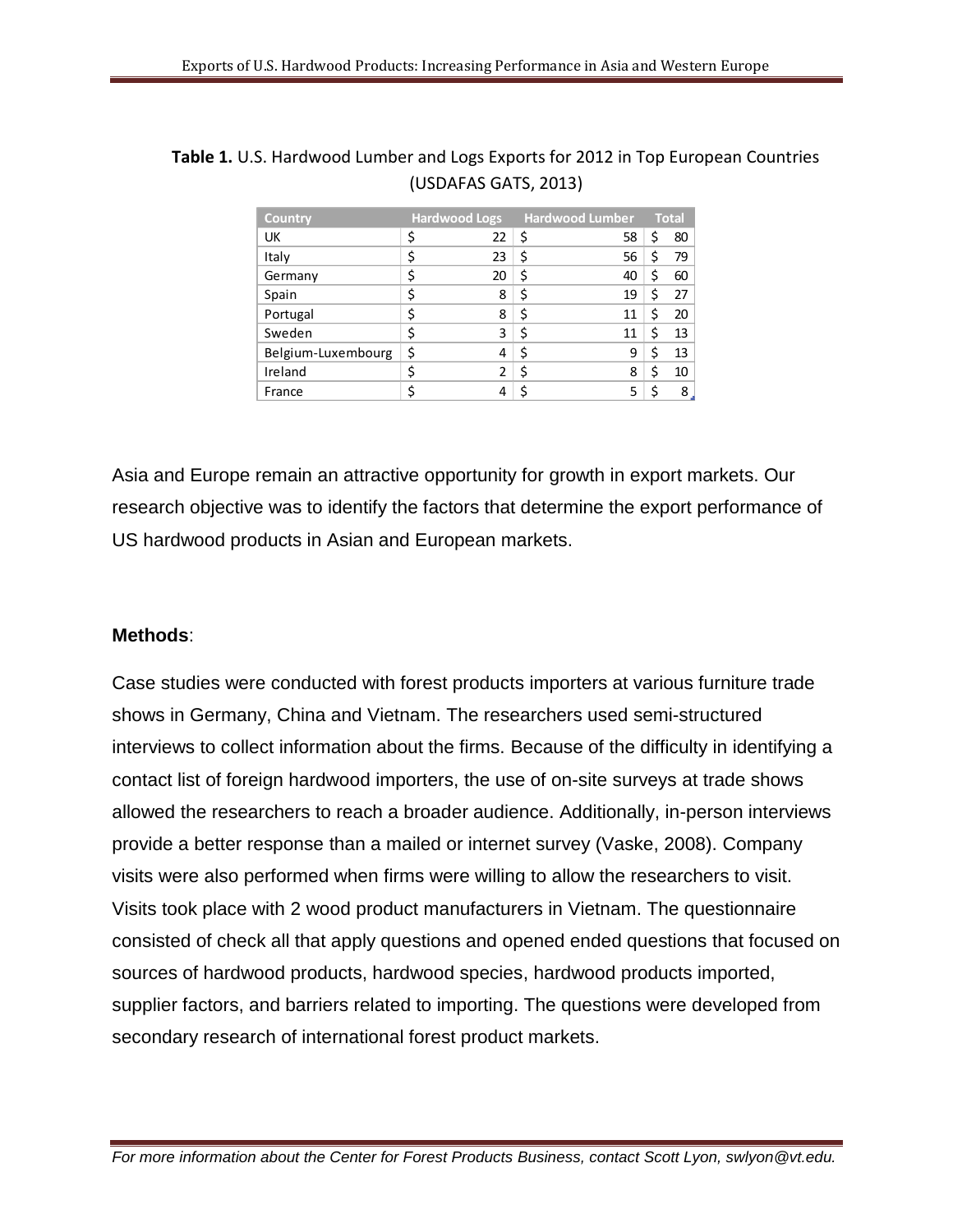### **Results:**

The researchers interviewed 38 companies at the 3 different furniture trade shows. Out of the 38 interviewed, 31 of the companies imported hardwood lumber. The location of the headquarters of the companies surveyed were Asia, the United States, Europe, South America, and the Middle East.

## **Hardwood Species and Products Imported**

Respondents were asked for their top 3 hardwood species that the company imports (Figure 3). Respondents stated the most frequently imported hardwood species, including oak (*Quercus spp*.) (32%), ash (*Fraxinus spp*.) (12%), walnut (*Juglans spp*.) (11%), maple (*Acer spp.)*(6%)*,* poplar (*Populus spp.*) (6%), cherry (*Prunus spp.*) (5%), alder (*Betulaceae spp*.) (5%), rubberwood (*Hevea brasiliensis*) (5%), beech (*Fagus spp.*) (3%), and "others" (15%). The "other" category included the species that respondents only stated once: *chestnut* (*Castanea spp.*), birch (*Betula spp*.), Iroko (*Chlorophora excelsa*), rosewood (*Dalbergia spp*.), silkwood (*Flindersia spp.*), ipe (*Handroanthus spp.*), purple heart (*Peltogyne spp.*)*,* and bolletrie (*Humiria balsamifera*).



**Figure 3.** Hardwood species purchased by respondents

*For more information about the Center for Forest Products Business, contact Scott Lyon, swlyon@vt.edu.*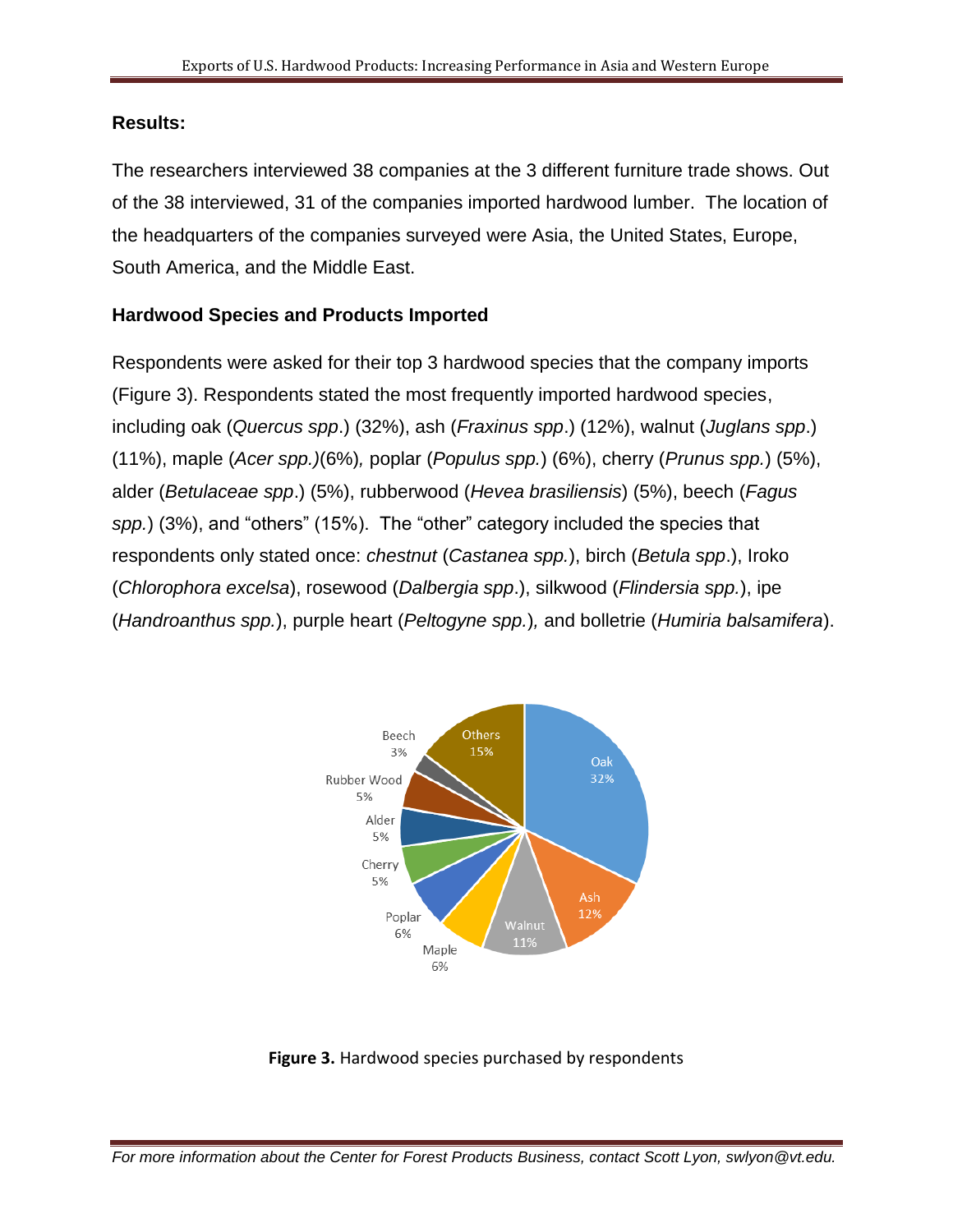Respondents were asked about the hardwood products they imported from their major supplying country (Figure 4). Respondents identified that the most frequently imported hardwood product was lumber (42%), logs (19%), dimension parts (14%), veneer (14%) and "others" (11%). The "other" category included the products that respondents only stated once:



finished products, flooring, hardwood plywood, moulding, **Figure 4.** Imported hardwood products by respondents

beams, and poles. The majority of the hardwood lumber was purchased from China and the United States. However, since most of the hardwood species are Appalachian species, the lumber from China might be purchased from a broker that supplies hardwood species from the United States.

# **Selecting a Hardwood Supplier**

Respondents were asked about the factors of concern to their firm in the selecting of a hardwood supplier (Figure 5). Twenty-six percent of the respondents believed that they chose their supplier because of the price of products, followed by quality (24%). In addition, some respondents stated that they had problems in the past with receiving consistent quality of hardwood lumber from suppliers.



**Figure 5.** Hardwood supplier attributes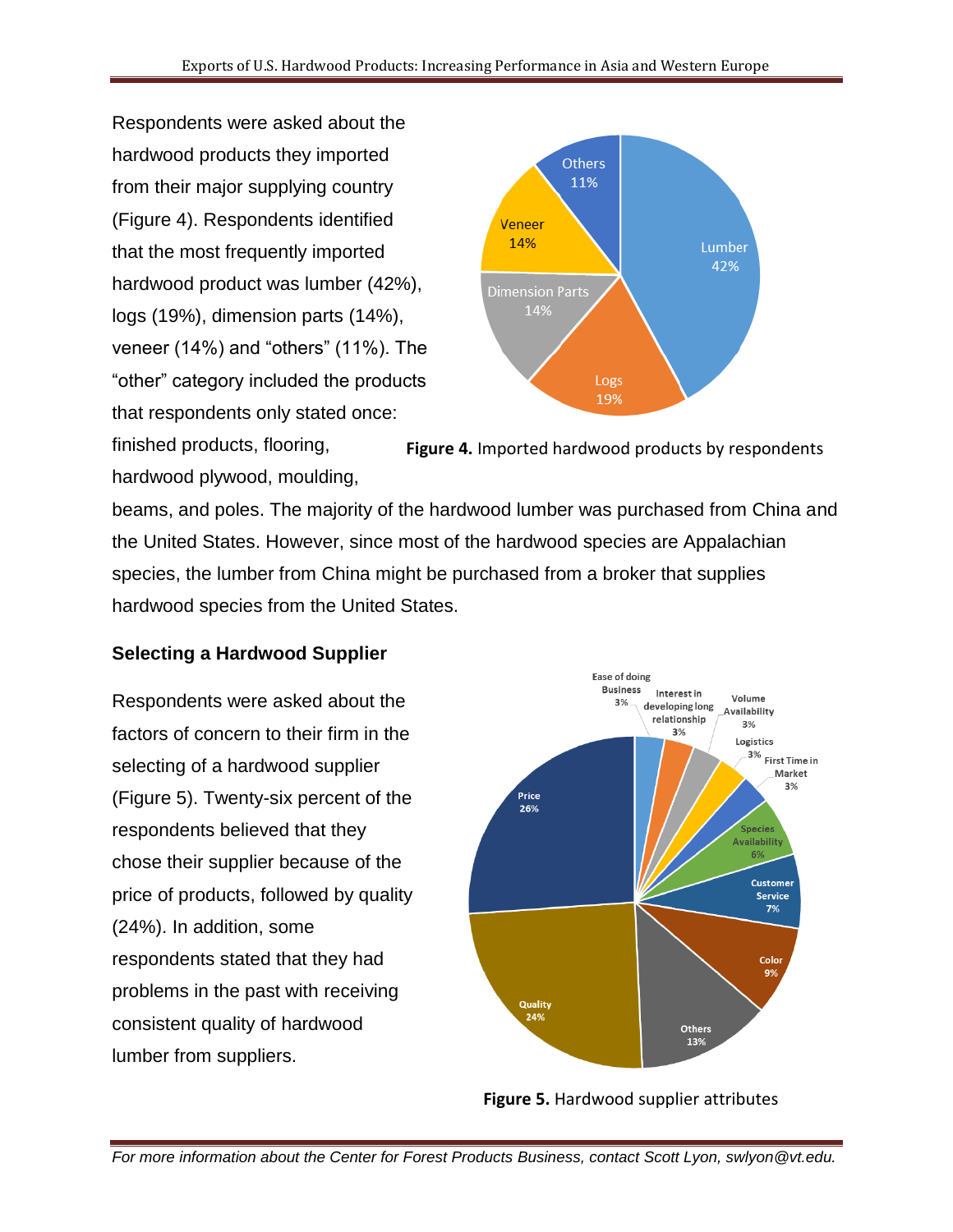The "other" category (13%) included attributes that respondents only stated once; delivery times, environmental certification, dimension parts, packaging, firm size, squareness of boards, and moisture content.

### **Purchasing Issues**

Respondents were asked about the issues they encountered when purchasing from their current hardwood suppliers (Figure 6). The top 3 areas identified by the respondents; were price (17%), competition (13%), and "others" (13%). "Others" included: color, customer service, ease of doing business, interest in developing long term relationship, volume available, packaging, firm size,



**Figure 6.** Purchasing road blocks

squareness of boards, moisture content, and first time in the market. It was discovered that environmental certification of products was more important to importers in EU than in China and Vietnam. In addition, training and education focusing on hardwood lumber quality, such as grades and species, was found to be important in China and Vietnam. Respondents in these countries stated that companies new to importing U.S. hardwood lumber are not knowledgeable on the grades and species.

## **Increasing value of products and services**

Firms were asked what hardwood suppliers can do to increase the value of their products and services (Figure 7). Firms primarily stated that to increase value the suppliers need to consider price (18%) and quality (17%) of their products they are offering to customers. The "other" category (21%) included the factors that respondents only stated once: color, delivery lead time, certification, ease of doing business, interest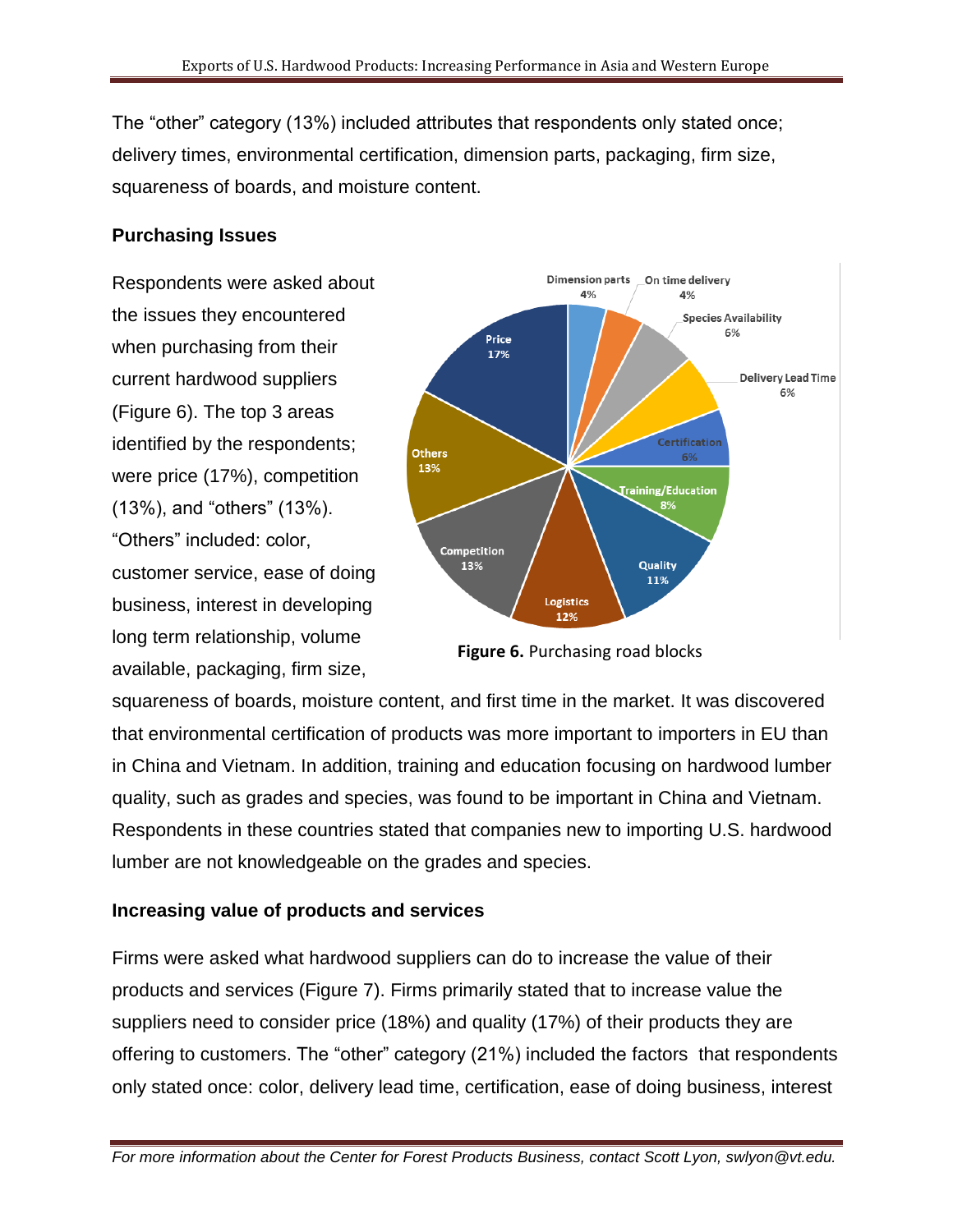in developing long relationships, packaging, firm size, squareness of boards, competion, and moisture control.



**Figure 7.** Increasing value of products and services

## **Conclusions**

The main goal of this research was to identify the factors that determined the export performance of U.S. hardwood products in Asian and European markets. Previous research and statistical data provided by the USDA demonstrates the importance of these markets for US hardwoods. Therefore, it is critical to find new ways to improve export performance in these markets. US hardwood companies should market their price and quality in a manner to attract potential customers overseas. Price, competition, and logistics were found to be main barriers that overseas companies encounter when importing hardwood products. US companies need to adjust pricing to be competitive and work with shipping firms to ease the flow of goods to the customer. To ensure customers are consistently receiving good quality lumber, US firms may want to look within their production line to monitor lumber quality shipping to customers. One of the best ways to increase value to your products is get your company's name out in the market and develop a brand position. Customers may prefer suppliers that have developed a brand for their products as having superior quality. Also, US hardwood firms may want to work with trade organizations such as the National Hardwood Lumber